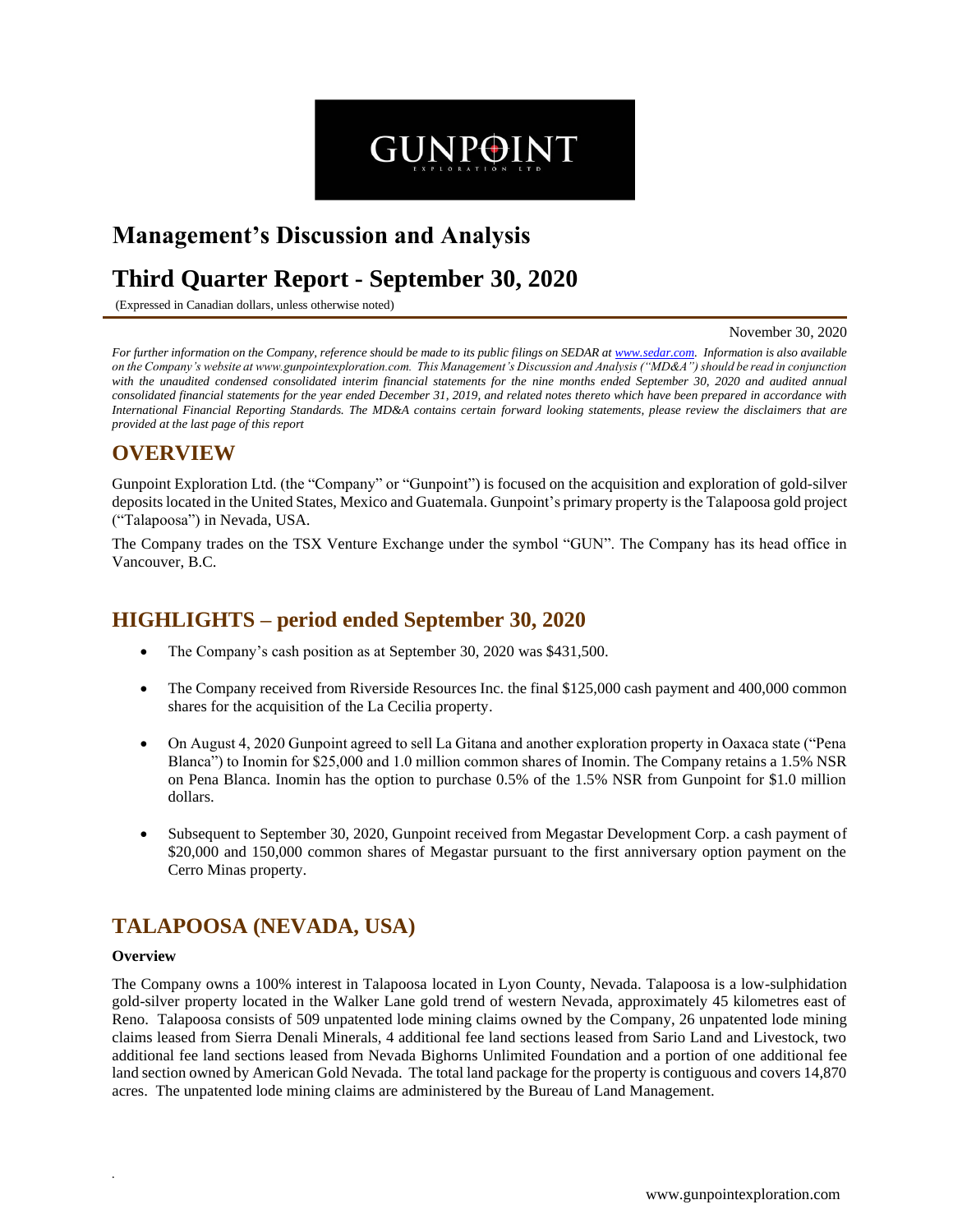Talapoosa has a National Instrument 43-101 compliant resource estimate hosting a measured and indicated resource of 632,000 ounces of gold (23.1 million tons at a grade of 0.035 oz/t AuEq) and an inferred resource of 326,000 ounces of gold (12.6 million tons at a grade of 0.033 oz/t AuEq) using a cut-off of 0.015 oz/t gold equivalent.

During 2011, the Company completed 15 core holes totaling 3,251 meters at Talapoosa. With the 2011 drill data, the Company re-modeled and re-interpreted the resource with independent consultants. In 2013, Tetra Tech WEI Inc. ("Tetra Tech") provided an updated NI 43-101 resource estimate adding approximately 380,000 ounces of gold and 5.4 million ounces of silver compared to the previous NI 43-101 resource estimate. Set out in the table below is the updated Measured and Indicated Resource Estimate by Tetra Tech:

| Cutoff   | Ore Type     | Category             | Tonnes       | Grade    | Grade    | Contained | Contained  |
|----------|--------------|----------------------|--------------|----------|----------|-----------|------------|
| Au $g/t$ |              |                      |              | Au $g/t$ | Ag $g/t$ | gold      | silver     |
|          |              |                      |              |          |          | (ounces)  | (ounces)   |
| 0.45     | Oxide        | Measured             | 2,835,890    | 1.29     | 18,96    | 117,253   | 1,728,323  |
| 0.45     | Sulphide     | Measured             | 12,741,180   | 1.22     | 16.50    | 501,215   | 6,760,763  |
| 0.45     | Oxide        | Indicated            | 1,280,900    | 1.10     | 14.25    | 45,328    | 586,999    |
| 0.45     | Sulphide     | Indicated            | 11,504,500   | 0.94     | 12.36    | 349,005   | 4,573,274  |
| 0.45     | Oxide        | Total M&I            | 4,116,870    | 1.23     | 17.49    | 162,581   | 2,315,321  |
| 0.45     | Sulphide     | Total M&I            | 24, 245, 860 | 1.09     | 14.54    | 850,220   | 11,334,037 |
| 0.45     | Oxide<br>$+$ | <b>Total M&amp;I</b> | 28,362,500   | 1.11     | 14.97    | 1,012,802 | 13,649,358 |
|          | Sulphide     |                      |              |          |          |           |            |
| 0.45     | Oxide<br>۰   | <b>Inferred</b>      | 10,159,000   | 0.72     | 6.65     | 233,532   | 2,172,766  |
|          | Sulphide     |                      |              |          |          |           |            |

*(1) Prepared in accordance with NI 43-101 and the Canadian Institute of Mining, Metallurgy and Petroleum classification system*

*(2) The 2013 resource model used ordinary kriging grade estimate within a three-dimensional block model with mineralized zone defined by wireframed solids*

*(3) Resource estimate was completed in imperial units with the following conversions:*

- *1 gram/tonne = 0.0291667 troy oz/short ton*
- *1tonnes = 1.10231 short ton*

*(4) A base cutoff grade of 0.45 g/t Au was used for reporting resources*

*(5) Capping was implemented for gold grades at 23.52 g/t and silver grades at 329.14 g/t*

#### **Option agreement – Timberline Resources Corporation**

On April 1, 2015, the Company granted Timberline Resources Corporation ("Timberline") an option ("Option") to acquire from Gunpoint's subsidiary, American Gold Capital US Inc. ("American Gold"), a 100% interest in Talapoosa. In consideration for the option, Timberline paid US\$300,000 and issued 2.0 million common shares of Timberline to American Gold.

Pursuant to the Agreement, Timberline had until September 12, 2017 to exercise the Option to acquire a 100% interest in Talapoosa (the "Option Period"). Timberline could exercise the Option by making a US\$10.0 million cash payment to American Gold. For a period of five years after Timberline exercised the Option, Timberline was required to pay American Gold an additional US\$10.0 million (payable in cash and Timberline common shares) if the daily price of gold averaged US\$1,600 per ounce or greater for a period of ninety consecutive trading days. American Gold retains a 1% net smelter royalty("NSR") on Talapoosa which Timberline can purchase for US\$3.0 million.

On August 10, 2015, Timberline filed a "Preliminary Economic Assessment on the Talapoosa Project" ("PEA") on SEDAR (for further details, please see the full PEA on www.sedar.com.). At a 5% discount rate, the PEA indicated an after-tax NPV of US\$136 million and 39% IRR at US\$1,150/oz gold and US\$16/oz silver.

On October 20, 2016, the Option Agreement was amended. The Company agreed to extend the Option ("Extended Option") 18 months to March 31, 2018. In consideration for the Extended Option, Timberline paid US\$1 million and issued one million common shares to the Company. In addition, Timberline's repurchase option for the Company's 1% NSR was terminated.

Timberline did not make the option payment due March 31, 2018 to Gunpoint. Timberline's option to acquire Talapoosa was terminated and 100% ownership reverted back to the Company. During the Option Period, Gunpoint received US\$1.3 million and 3.0 million common shares of Timberline.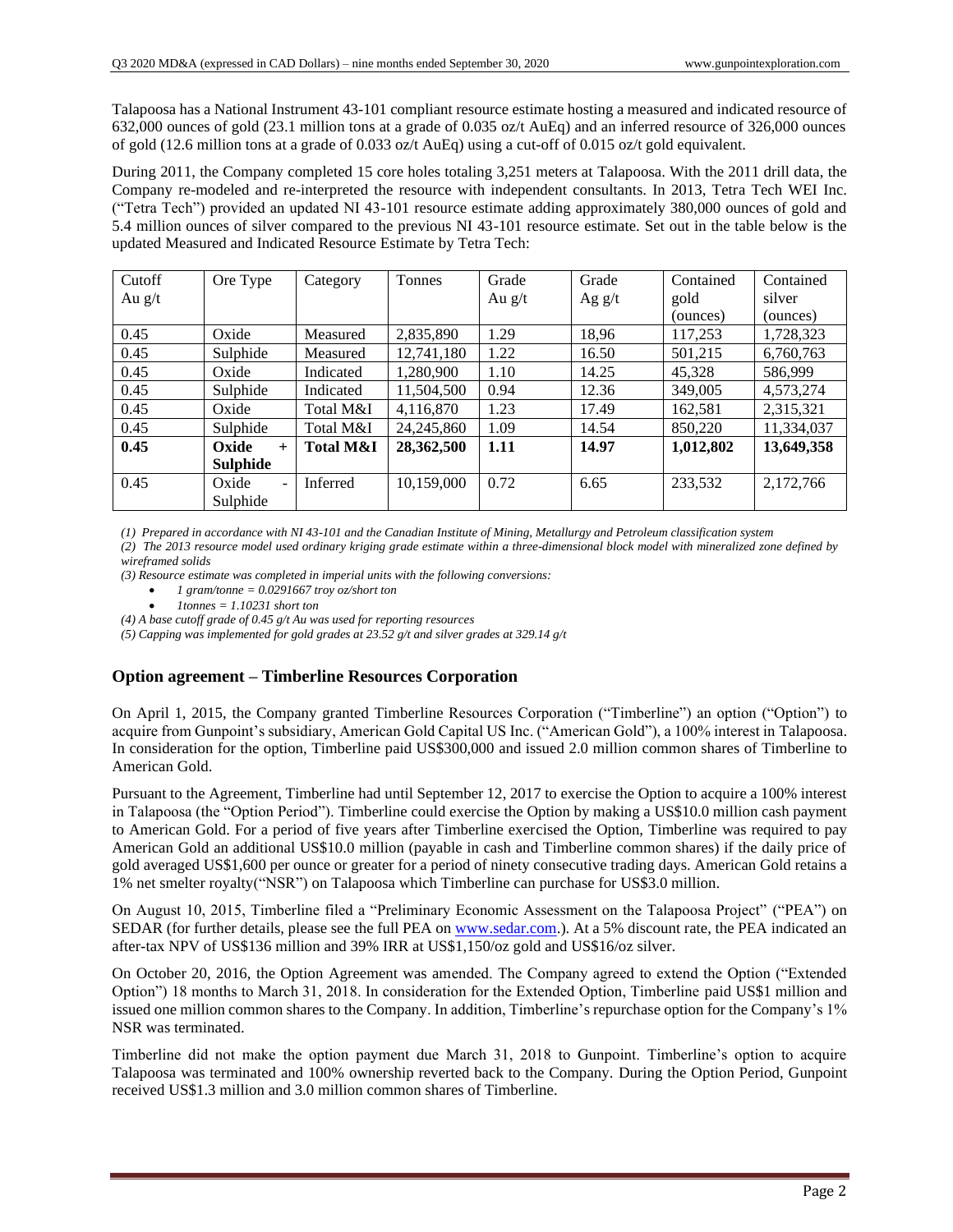As at September 30, 2020, the market value of Gunpoint's 3.0 million common shares of Timberline was \$960,000 (December 31, 2019 - \$285,000).

### **OTHER EXPLORATION PROJECTS**

#### **Le Cecilia (Sonora State, Mexico)**

In 2010, the Company acquired the La Cecilia Project ("La Cecilia") from Chesapeake Gold Corp. ("Chesapeake") together with three other properties for consideration that resulted in Chesapeake becoming a majority shareholder. Chesapeake currently owns 74% of the Company.

On January 31, 2017, the Company entered into an agreement ("Option Agreement") with Riverside Resources Inc. ("Riverside") whereby Riverside was granted an option to acquire a 100% interest in La Cecilia.

Pursuant to the Option Agreement, Riverside can acquire a La Cecilia by making \$250,000 in cash payments and issuing one million Riverside common shares to the Company over three years per following schedule:

- A payment of \$10,000 upon execution of the Option Agreement; (Received);
- A \$15,000 cash payment and issuance of 100,000 common shares of Riverside concurrent with the execution of registerable agreement in Mexico ("the Effective Date") (Received);
- A \$25,000 cash payment and issuance of 200,000 common shares of Riverside on or before the first anniversary of the Effective Date; (Received);
- A \$75,000 cash payment and issuance of 300,000 common shares of Riverside on or before the second anniversary of the Effective Date; (Received), and
- A \$125,000 cash payment and issuance of 400,000 common shares of Riverside on or before the third anniversary of Effective Date; (Received)

In total, Gunpoint has received \$250,000 and 1.0 million common shares of Riverside. As at September 30, 2020 the market value of Gunpoint's 1.0 million common shares of Riverside was \$270,000 (December 31, 2019 - \$150,000). The Company has recorded La Cecilia at nil value due to a previous impairment. The consideration received from Riverside was recognised as income.

During the quarter, Riverside spun out their Penoles project in Mexico by way of a plan of arrangement by issuing to existing Riverside shareholders common shares of Capitan Mining Inc ("Capitan Shares"), a new public company on the TSX Venture Exchange. Gunpoint received 259,399 Capitan Shares with a fair market value of \$49,286 as at September 30, 2020.

#### **La Gitana (Oaxaca State, Mexico)**

The Company owns a 100% interest in the La Gitana property located in Oaxaca State, Mexico ("La Gitana"). La Gitana is a large low sulphidation epithermal system hosting precious metals mineralization that is both structurally and lithologically controlled. During 2005 and 2006, Chesapeake completed 40 diamond drill holes comprising 8,462 meters on La Gitana. The drill program primarily tested Cerro di Oro, a 1.5 kilometer long, northwest trending, structurally-controlled, epithermal system where gold-silver mineralization is found as high-grade shoots in a set of northwest trending, sub-vertical structures, and as low-grade disseminations within broad zones of quartz stockworks and breccias.

On June 4, 2019, the Company received a \$10,000 cash payment pursuant to a non-binding letter of intent ("LOI") with Inomin Mines Inc. ("Inomin") to sell its 100% interest in the La Gitana. Pursuant to the LOI, Inomin has an option to acquire a 100% interest in La Gitana in consideration for \$300,000 in cash payments and issuing 2,000,000 common shares as follows:

- A payment of \$10,000 on signing the LOI; (Received)
- A payment of \$25,000 and 150,000 shares following execution of a definitive agreement;
- A payment of \$50,000 and 250,000 shares on first anniversary;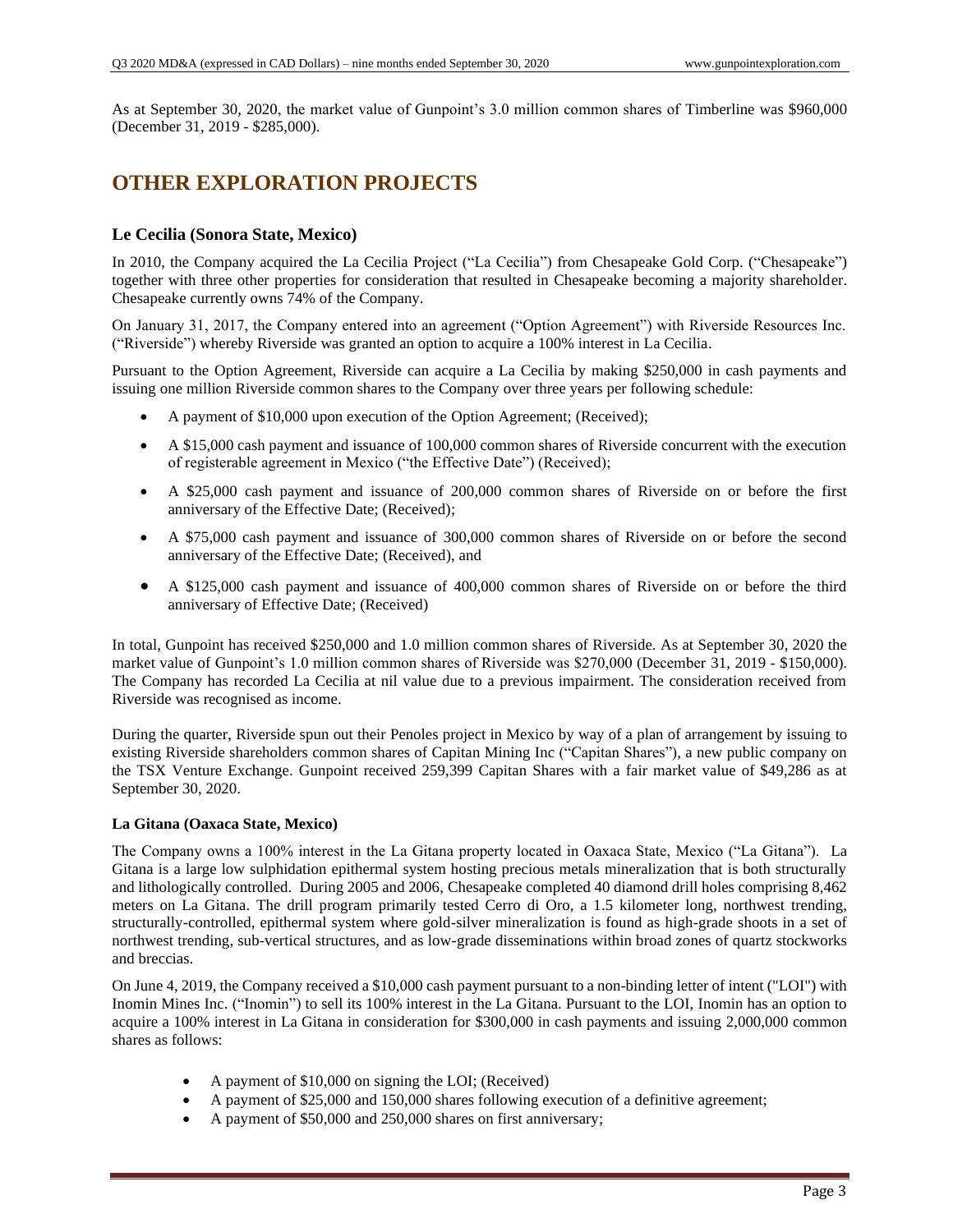- A payment of \$65,000 and 450,000 shares on second anniversary;
- A payment of \$75,000 and 500,000 shares on third anniversary; and
- A payment of \$75,000 and 650,000 shares on fourth anniversary.

Gunpoint continued to have discussions with the Santa Maria Lachixonace community ("Ejido")to reach a surface agreement permitting exploration on La Gitana. The definitive agreement was dependent on a surface agreement being finalized with the Ejido. The Company was unable to reach an agreement with the Ejido.

On August 4, 2020, Gunpoint agreed to sell La Gitana and another exploration property in Oaxaca state ("Pena Blanca") to Inomin for \$25,000 and 1.0 million common shares of Inomin ("Agreement"). The Company retains a 1.5% NSR on Pena Blanca. Inomin has the option to purchase 0.5% of the 1.5% NSR from Gunpoint for \$1.0 million dollars. The Company is awaiting approval of the Agreement from the TSX Venture Exchange.

#### **Cerro Minas (Oaxaca State, Mexico)**

The Cerro Minas Project ("Cerro Minas") is located 130 kilometers southwest of Oaxaca City and comprises 899 hectares. The mineralization at Cerro Minas consists of skarn and polymetallic replacement zones with silver, copper, zinc, lead and locally gold. Previous exploration identified two mineralized zones, La Reyna and La Fe, associated to the contact of an intermediate intrusion within a sequence of Cretaceous limestones and shales converted to marble and hornfels.

On October 16, 2019, the Company entered into an agreement ("Option Agreement") with Megastar whereby Megastar was granted an option to acquire a 100% in Cerro Minas. Pursuant to the Option Agreement, Megastar can acquire Cerro Minas by making US\$100,000 in cash payments and issuing 800,000 Megastar common shares to the Company over three years per the following schedule:

- A payment of US\$10,000 and 100,000 common shares of Megastar on the Effective Date (Received).
- A US\$20,000 cash payment and 150,000 common shares of Megastar on or before the first anniversary of the Effective Date (Received subsequently on October 19, 2020);
- A US\$30,000 cash payment and 250,000 common shares of Megastar on or before the second anniversary of the Effective Date; and
- A US\$40,000 cash payment and 300,000 common shares of Megastar on or before the third anniversary of the Effective Date.

Gunpoint retains a 1.5% net smelter return royalty on Cerro Minas which Megastar has the option to purchase 0.5% net smelter royalty for US\$1.0 million dollars. Megastar is responsible for the property taxes and holding costs (including surface right agreement) to maintain Cerro Minas in good standing during the term of the Option Agreement.

#### **El Escorpion (Guatemala)**

Cheseapeake has an option to purchase the El Escorpion property ("El Escorpion"), a 900 hectare concession in eastern Guatemala. To earn a 100% interest in El Escorpion, Chesapeake agreed to pay US\$351,000 in option payments over 5 years. A 1% NSR can be purchased for US\$585,000.

El Escorpion is located 85 kilometers by paved road southeast of Guatemala City. El Escorpion is situated seven kilometers southwest and along trend of Pan American Silver's Escobal deposit which has a NI 43-101 compliant indicated mineral resource of 367 million ounces of silver grading 422 g/t, plus 37 million ounces of silver grading 254 g/t in the inferred category. Mineralization at Escobal is associated with steeply dipping and northeast-southwest trending intermediate sulfidation epithermal silver rich quartz veins with significant values in gold, lead and zinc. The Escobal land package completely surrounds El Escorpion.

The Company acquired a 100% interest in El Escorpion by issuing 500,000 common shares of Gunpoint to Chesapeake and assuming the remaining property payments to the concession owner. To date, the vendor has received US\$331,000 of the US\$351,000 purchase price.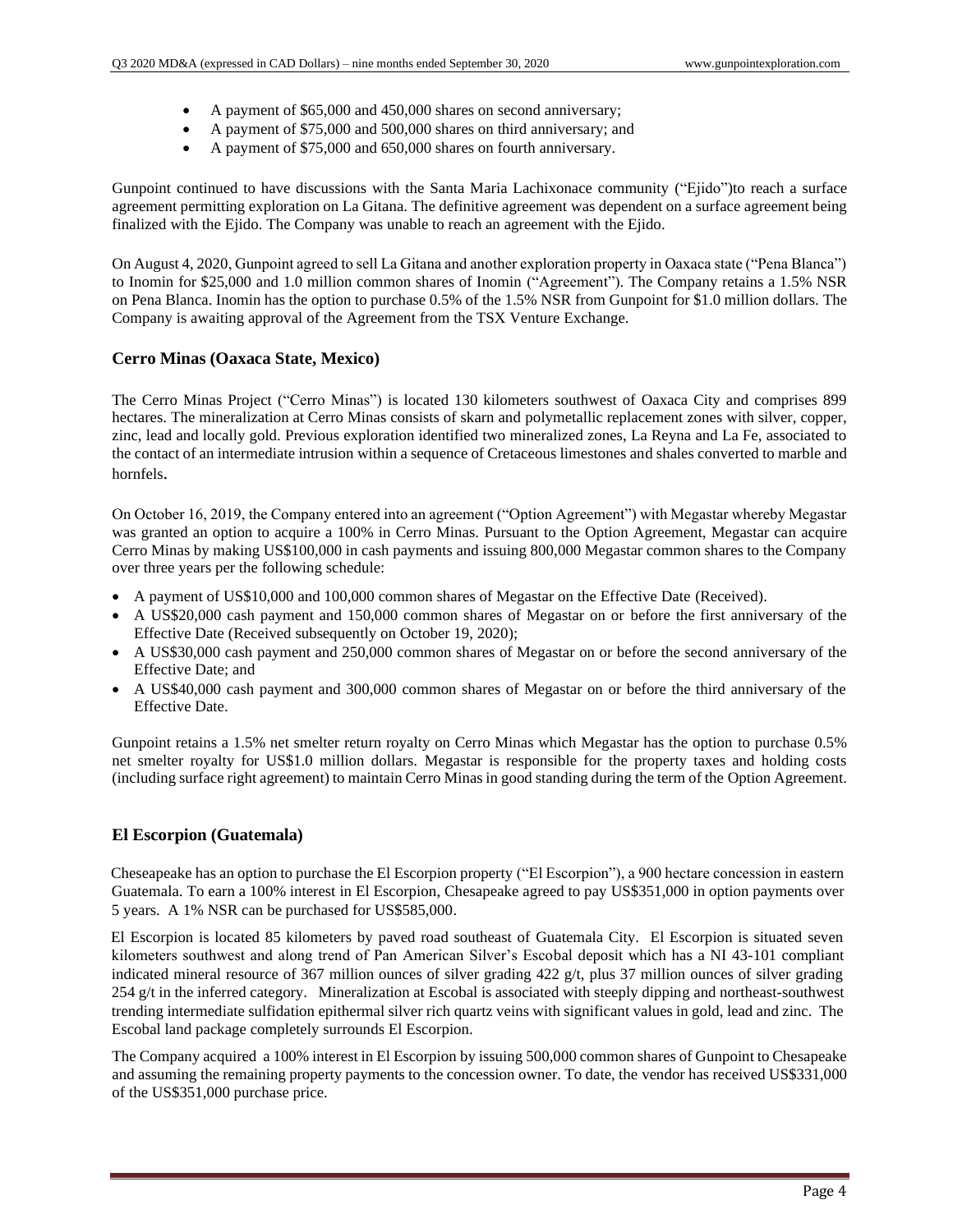If Chesapeake elects to purchase the existing 1.0% NSR, Chesapeake will be granted a 0.5% NSR royalty. In addition, Gunpoint will issue 1.0 million common shares to Chesapeake in the event a NI 43-101 measured and indicated resource estimate of 1.0 million gold equivalent ounces is defined on El Escorpion.

On August 19, 2015, the Ministry of Energy and Mines granted title for the El Escorpion concessions. In late 2016, the Constitutional Court of Guatemala temporarily suspended permits for several mineral concessions in the country including El Escorpion. The Constitutional Court is seeking a review of the stakeholder engagement process. Gunpoint has initiated a follow up consultation with the local community to support the cancellation of the suspension. The vendor has agreed to an extension of the final payment of US\$20,000 to purchase El Escorpion until the exploration suspension is lifted.

## **SUMMARY OF CONSOLIDATED LOSS**

| <b>In \$000s</b>                                     | <b>Three Months</b><br><b>Ended</b><br>September 30,<br>2020 | <b>Three Months</b><br><b>Ended</b><br>September 30,<br>2019 | <b>Nine Months</b><br><b>Ended</b><br>September 30,<br>2020 | <b>Nine Months</b><br><b>Ended</b><br>September 30,<br>2019 |  |
|------------------------------------------------------|--------------------------------------------------------------|--------------------------------------------------------------|-------------------------------------------------------------|-------------------------------------------------------------|--|
| Exploration                                          | \$<br>(0.1)                                                  | \$<br>(1.7)                                                  | \$<br>(1.1)                                                 | $\boldsymbol{\mathsf{S}}$<br>(4.0)                          |  |
| General & administration $(1)$                       | (24.5)                                                       | (30.0)                                                       | (99.3)                                                      | (101.3)                                                     |  |
| Share-based compensation                             | (7.6)                                                        | (14.2)                                                       | (31.3)                                                      | (59.1)                                                      |  |
|                                                      | (32.2)                                                       | (45.9)                                                       | (131.7)                                                     | (164.4)                                                     |  |
| Finance cost (net)                                   | (9.2)                                                        | (9.0)                                                        | (27.4)                                                      | (27.1)                                                      |  |
| Foreign exchange gain (loss)                         | (14.0)                                                       | 12.2                                                         | 9.0                                                         | (14.9)                                                      |  |
| Unrealized gain (loss) on investment                 | 860.8                                                        | 22.1                                                         | 1,090.2                                                     | (89.5)                                                      |  |
| Other income (expenses)                              |                                                              | 4.6                                                          | 185.8                                                       | 145.4                                                       |  |
| Total other income (expenses)                        | 837.6                                                        | 29.9                                                         | 1,257.6                                                     | 13.9                                                        |  |
| Net income (loss) and comprehensive<br>income (loss) | 805.4                                                        | (16.0)                                                       | 1,125.9                                                     | (150.5)                                                     |  |
| Basic/Diluted earnings (loss) per share              | 0.02                                                         | (0.00)                                                       | 0.03                                                        | (0.00)                                                      |  |

<sup>1</sup> General and administration ("G&A") consists of general and administrative expenses and professional fees

The Company incurred net income of \$1,125,900 for the nine months ended September 30, 2020, compared to a net loss of \$150,500 during the third quarter of 2019. The Company had an unrealized gain on investments of \$1,090,200 compared to a loss of \$89,500 in 2019. The investment gain is due to the increase in the market value from the Company's equity holdings in Timberline, Julian Resources, Riverside and Megastar.

For the nine months ended September 30, 2020, a foreign exchange gain of \$9,000 was recognized compared to an exchange loss of \$14,900 in 2019. The gain was due to the fluctuation of the foreign exchange rates.

During current period ended, the Company incurred general and administration expenses of \$99,300 compared to \$101,300 in the same nine months period in 2019. The general and administration costs are mostly due to the office/warehouse leased in Reno, Nevada and professional fees related to the property option agreements.

The Company recognized a share-based compensation expense of \$31,300 in the current period compared to an expense of \$59,100 in 2019. The current period expense is due to granting share options in April 2018.

During the first quarter, the Company received \$125,000 cash and 400,000 common shares from Riverside, compared to \$75,000 cash and 300,000 common shares received in 2019. In addition, the Company received 259,399 Capitan Shares spun out from Riverside. The fair market value of the Capitan Shares as at September 30, 2020 was \$49,286 which was recorded as an unrealized gain on investment.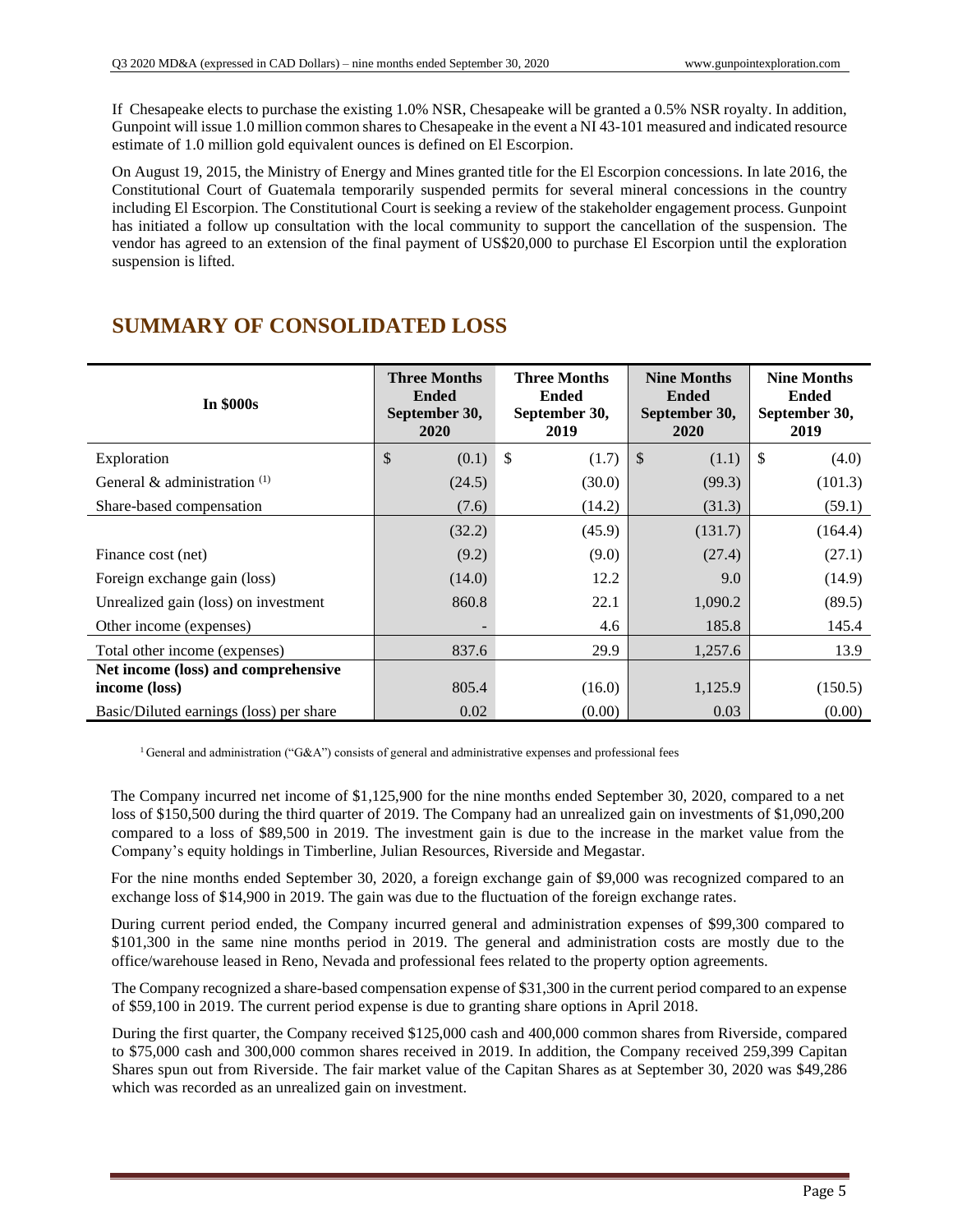| In $$000s$                               | 3mths<br>30-Sep-20 | 3mths<br>$30 - Jun-20$   | 3mths<br>31-Mar-20 | 3mths<br>31-Dec-19       | 3mths<br>30-Sep-19 | 3mths<br>$30 - Jun-19$ | 3mths<br>31-Mar-19       | 3mths<br>31-Dec-18 |
|------------------------------------------|--------------------|--------------------------|--------------------|--------------------------|--------------------|------------------------|--------------------------|--------------------|
| Exploration                              | (0.1)              | (0.4)                    | (0.6)              | (19.0)                   | (1.7)              | (1.2)                  | (1.1)                    | (0.2)              |
| Net gain (loss) before taxes             | 805.4              | 288.8                    | 31.7               | (139.6)                  | (16.0)             | (243.0)                | 108.5                    | (740.3)            |
| Deferred income tax recovery             |                    | $\overline{\phantom{a}}$ |                    | $\overline{\phantom{a}}$ |                    | -                      | $\overline{\phantom{a}}$ | 78.7               |
| Net (loss) income after taxes            | 805.4              | 288.8                    | 31.7               | (139.6)                  | (16.0)             | (243.0)                | 108.5                    | (661.6)            |
| Total comprehensive (loss)<br>income     | 805.4              | 288.8                    | 31.7               | (139.6)                  | (16.0)             | (243.0)                | 108.5                    | (661.6)            |
| Basic/Diluted (loss) income<br>per share | 0.02               | 0.01                     | 0.00               | (0.00)                   | (0.00)             | (0.01)                 | 0.00                     | (0.02)             |
| Total assets                             | 7.701.3            | 6.889.0                  | 6.600.3            | 6.506.8                  | 6,613.5            | 6.608.2                | 6.828.7                  | 6.707.3            |

#### *Consolidated quarterly loss – 8 quarters historic trend*

#### *Three months ended September 30, 2020 vs. all prior quarters historically.*

The Company incurred net income of \$805,400 for the three months ended September 30, 2020. Relative to the historic quarters in 2020, 2019 and 2018, the current quarter's income was the highest recorded due to an unrealized gain on investments of \$860,800.

During the third quarter of 2020, the Company's corporate activities were focused on coordinating due diligence for third parties interested in Talapoosa and monetizing its interest in the La Gitana property. The Company continued to maintain its Rio Minas and El Escorpion properties in good standing for joint venture or divesture.

Total assets decreased over the past fiscal years due to funding the Company's corporative activities, property divestures and maintaining its other properties in good standing.

## **LIQUIDITY AND CAPITAL RESOURCES**

| <b>In \$000s</b>                                   | <b>Three Months</b><br><b>Ended</b><br>September 30,<br>2020 | <b>Three Months</b><br><b>Ended</b><br>September 30,<br>2019 | <b>Nine Months</b><br><b>Ended</b><br>September 30,<br>2020 | <b>Nine Months</b><br><b>Ended</b><br>September 30,<br>2019 |
|----------------------------------------------------|--------------------------------------------------------------|--------------------------------------------------------------|-------------------------------------------------------------|-------------------------------------------------------------|
| Cash inflow (outflow) from operating<br>activities | (23.9)                                                       | (25.2)                                                       | 30.8                                                        | (9.6)                                                       |
| Cash inflow (outflow) from investing<br>activities | (204.7)                                                      | (213.3)                                                      | (264.6)                                                     | (249.6)                                                     |
| Foreign exchange impact on cash                    | (17.4)                                                       | 8.5                                                          | 11.8                                                        | (35.6)                                                      |
| Net cash flows                                     | (228.6)                                                      | (238.5)                                                      | (233.8)                                                     | (259.2)                                                     |
| Cash balance                                       | 431.5                                                        | 777.5                                                        | 431.5                                                       | 777.5                                                       |

As at September 30, 2020, the Company has a net working capital deficiency of \$579,500 compared to a deficiency of \$328,800 at December 31, 2019. The decrease in net working capital is due to a declining cash position and an increase in accounts payable, offset by the Riverside \$125,000 cash payment and 400,000 common shares received to complete the acquisition of La Cecilia.

Cash inflows from operating activities for the nine months ended September 30, 2020 were largely due to the \$125,000 cash payment and 400,000 Riverside common shares received.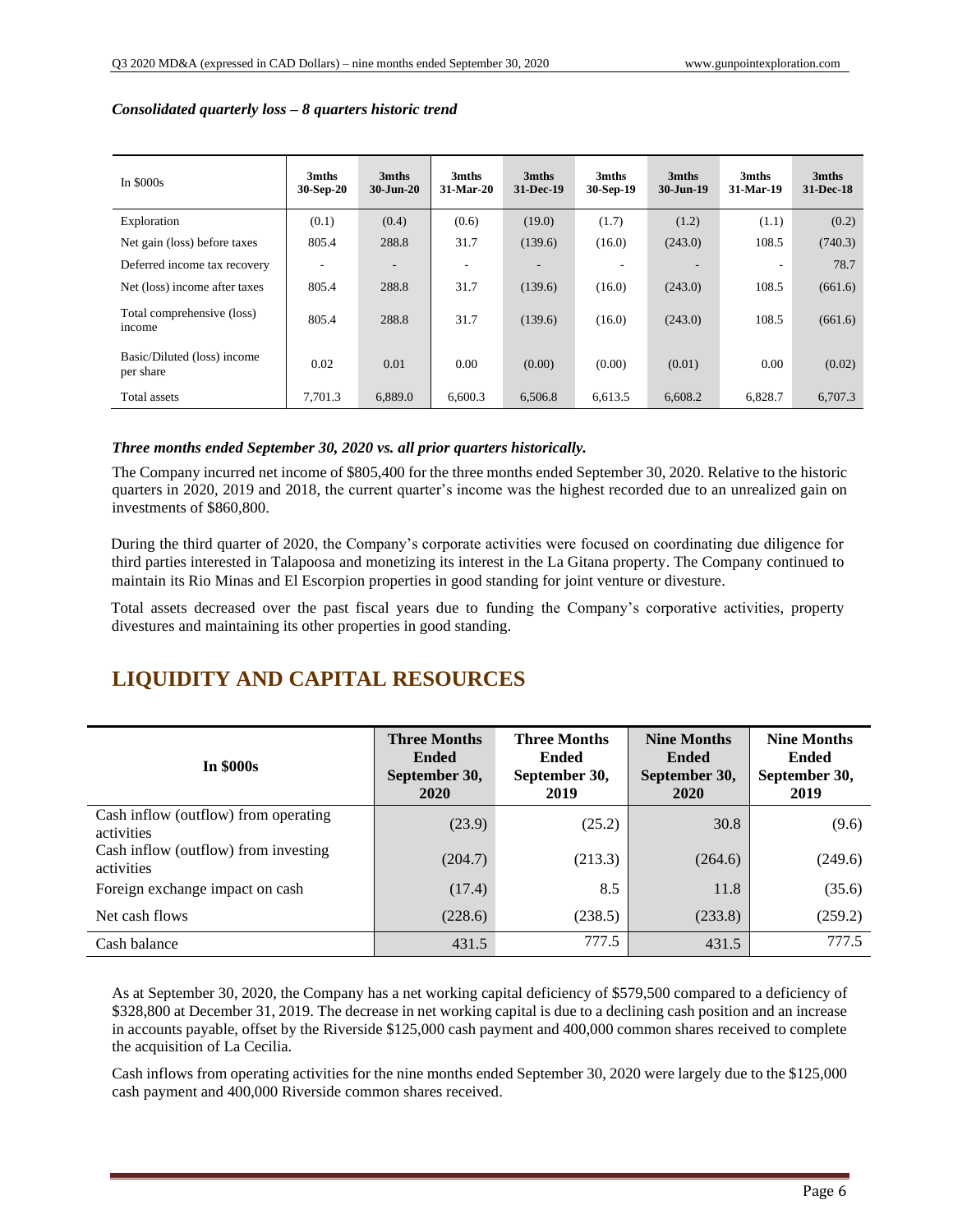Cash outflow from investing activities for the nine months ended September 30, 2020 was \$264,600 compared to an outflow of \$249,600 in 2019. The cash outflow incurred related to maintaining the Company's properties in good standing and negotiating potential property option agreements.

The Company's ability to continue as a going concern is dependent on the corporate ability to raise funds. The Company has placed its mineral properties on care and maintenance until the Company can obtain additional financing.

## **SHAREHOLDERS' EQUITY**

As at September 30, 2020 and the date of this report the Company had 43,501,600 shares issued and outstanding.

As at September 30, 2020 and the date of this report, the Company did not have any share purchase warrants outstanding.

The following is a summary of the stock options outstanding as at September 30, 2020 and as at the date of this report:

| Number of options | <b>Vested</b> | <b>Exercise price per share</b> | <b>Expiry</b><br>Date |
|-------------------|---------------|---------------------------------|-----------------------|
| ,500,000          | 750.000       | \$0.25                          | 2023<br>May           |

## **REGULATORY DISCLOSURES**

#### *Off-Balance Sheet Arrangements*

As at the date of this report, the Company does not have any off-balance sheet arrangements.

#### *Related Party Transactions*

The Company's related parties include its subsidiaries, associates over which it exercises significant influence. Transactions with related parties for goods and services are made on normal commercial terms and are considered to be at arm's length.

For the period ended September 30, 2020, an amount of \$12,750 (2019 - \$12,750) was paid to the Chief Financial Officer.

As at September 30, 2020, the Company has a promissory note in the principal amount of \$700,000 (plus related accrued interest) outstanding. The promissory note bears interest at 5% per annum and is due on demand. The promissory note and accrued interest is indebted to the President of the Company.

As of September 30, 2020, an amount of \$1,038,100 was due to Chesapeake, the parent of the Company (December 31, 2019 - \$1,035,100). These amounts are unsecured and non-interest bearing.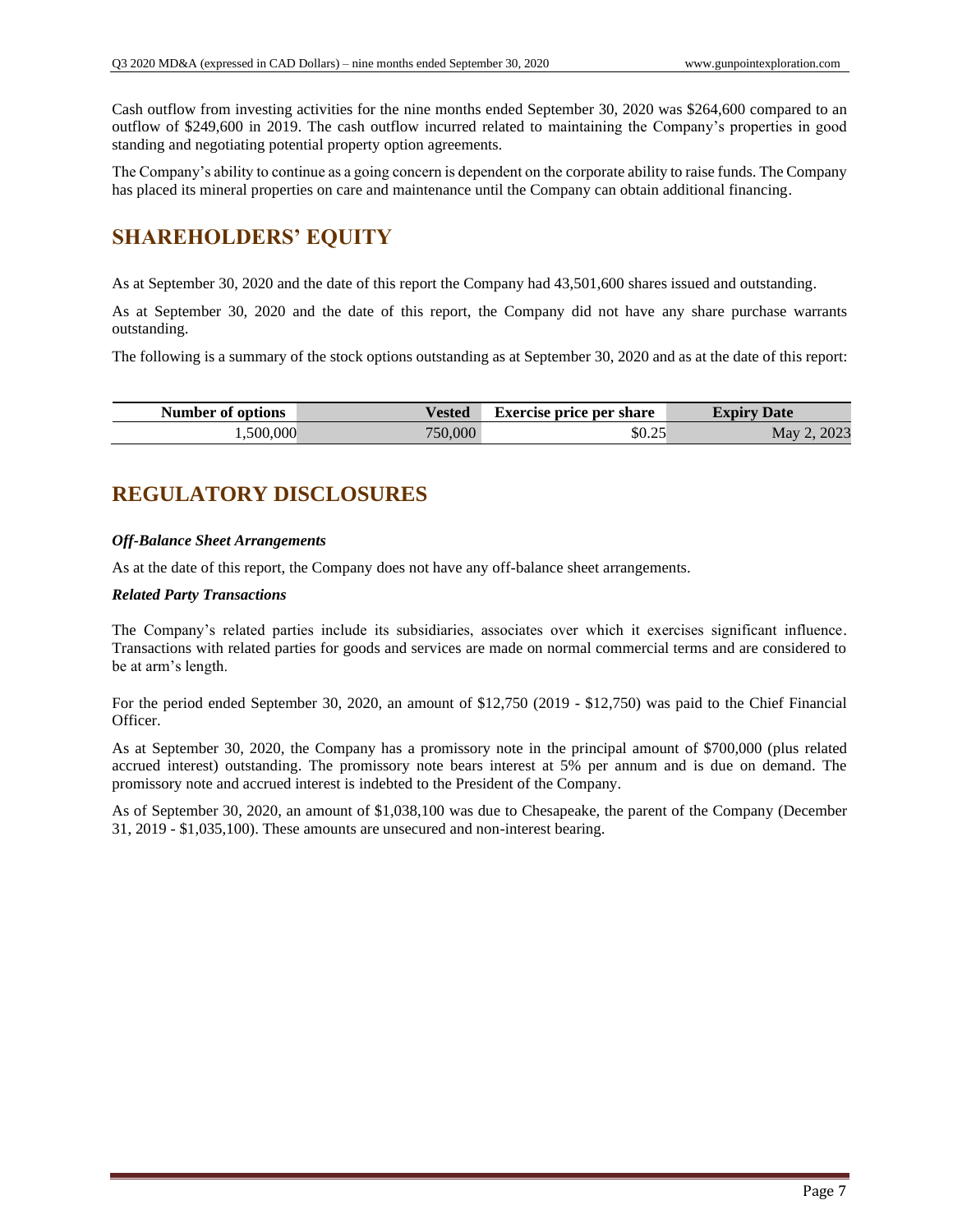#### *Financial Instruments*

The following provides a comparison of carrying and fair values of each classification of financial instrument:

|                                        |                  | <b>September 30, 2020</b> |                   | <b>December 31, 2019</b> |                   |
|----------------------------------------|------------------|---------------------------|-------------------|--------------------------|-------------------|
|                                        | <b>In \$000s</b> | Carrying<br>value         | <b>Fair value</b> | Carrying<br>value        | <b>Fair value</b> |
| <b>Financial assets</b>                |                  |                           |                   |                          |                   |
| Cash and cash equivalents              |                  | 431.5                     | 431.5             | 653.5                    | 653.5             |
| Long-term investment                   |                  | 1,588.4                   | 1,588.4           | 442.2                    | 442.2             |
| <b>Financial liabilities</b>           |                  |                           |                   |                          |                   |
| Accounts payable & accrued liabilities |                  | 317.3                     | 317.3             | 288.8                    | 288.8             |
| Due to related party                   |                  | 1,038.1                   | 1,038.1           | 1,035.1                  | 1,035.1           |

The fair value hierarchy establishes three levels to classify the inputs to valuation techniques used to measure fair value. Level 1 inputs are quoted prices (unadjusted) in active markets for identical assets or liabilities. Level 2 inputs are other than quoted prices included in Level 1 that are observable for the asset or liability, either directly (prices) or indirectly (derived from prices).

The following table sets forth the Company's assets and liabilities measured at fair value on a recurring basis by level within the fair value hierarchy. Assets and liabilities are classified in their entirety based on the lowest level of input that is significant to the fair value measurement.

| In '000              |         |                          |         |                          |
|----------------------|---------|--------------------------|---------|--------------------------|
|                      | Level 1 | <b>Level 2</b>           | Level 3 | Total September 30, 2020 |
| Long-term investment | 1,588.4 |                          |         | 1,588.4                  |
|                      | 1,588.4 |                          |         | 1,588.4                  |
| In '000              |         |                          |         |                          |
|                      | Level 1 | Level 2                  | Level 3 | Total December 31, 2019  |
| Long-term investment | 442.2   | $\overline{\phantom{0}}$ |         | 442.2                    |
|                      | 442.2   | $\overline{\phantom{0}}$ |         | 442.2                    |

#### *Capital Management*

The Company's objectives when managing capital are to safeguard its ability to continue as a going concern in order to pursue the development of its resource properties and to maintain a flexible capital structure which optimizes the costs of capital at an acceptable risk.

In the management of capital, the Company includes the components of shareholders' equity as well as cash and investments.

The Company manages the capital structure and makes adjustments in light of changes in economic conditions and the risk characteristics of the underlying assets. To maintain or adjust its capital structure, the Company may attempt to issue new shares, issue new debts, acquire or dispose of assets or adjust the amount of cash and cash equivalents, and investments.

In order to maximize ongoing development efforts, the Company does not pay out dividends.

The Company's investment policy is to invest its cash in highly liquid short-term interest-bearing investments, such as Canadian Government treasury bills, banker's acceptances or Guaranteed Investments Certificates, with initial maturity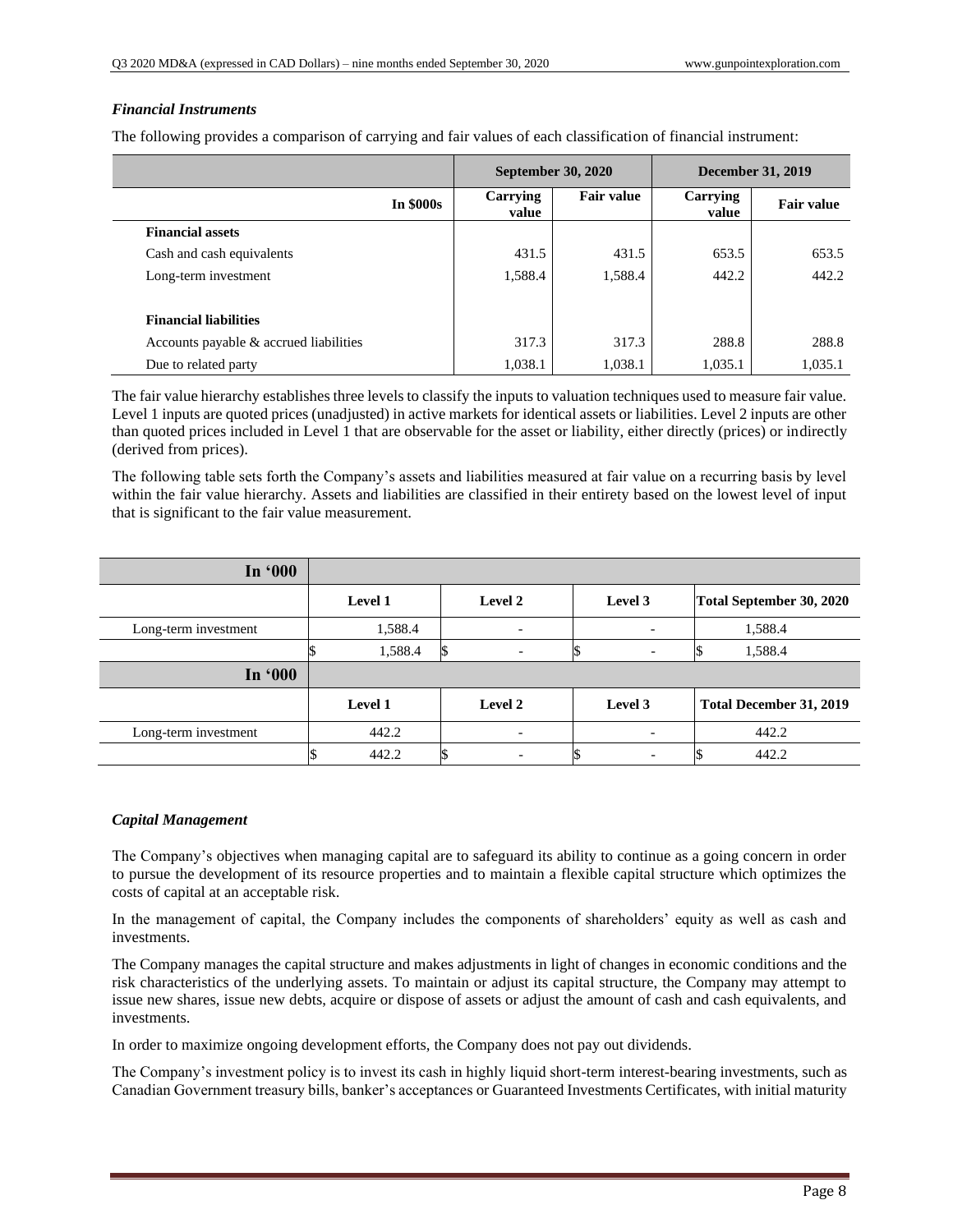terms less than one year from the original date of acquisition, selected with regards to the expected timing of expenditures from continuing operations.

#### *Significant Accounting Policies*

Please refer to the audited annual financial statements for the year ended December 31, 2019 which was filed on SEDAR.

### **RISKS AND UNCERTAINITIES**

The Company is in the business of acquiring, exploring and developing gold and silver properties. The Company is exposed to a number of risks and uncertainties that are common to other resource exploration companies in the same business.

The risks and uncertainties described in this section are considered by management to be the most important in the context of the Company's business. The risks and uncertainties below are not inclusive of all the risks and uncertainties the Company may be subject to and other risks may apply.

#### **COVID-19 Pandemic**

In March 2020 the World Health Organization declared coronavirus COVID-19 a global pandemic. This contagious disease outbreak, which has continued to spread, and any related adverse public health developments, has adversely affected workforces, economies, and financial markets globally, potentially leading to an economic downturn. It is not possible for the Company to predict the duration or magnitude of the adverse results of the outbreak and its effects on the Company's business at this time.

#### **Early Stage – Need for Additional Funds**

As an exploration company, Gunpoint does not have a history of profitable operations and its present business is at an early stage. The Company anticipates that it may make substantial capital expenditures for the acquisition, exploration, development and production of its mineral properties in the future. The Company does not have an expectation of revenue from operations and may have limited ability to expend the capital necessary to undertake or complete future exploration or development programs. As such, the Company is subject to many risks common to other companies in the same business, including under-capitalization, cash shortages, and limitations with respect to personnel, financial and other resources and the lack of revenues. There is no assurance that Gunpoint will be successful in achieving a return on shareholders' investment and the likelihood of success must be considered in light of its early stage of operations.

The Company expects to obtain financing in the future primarily through further equity and/or debt financing, as well as through joint venturing and/or optioning out the Company's properties to qualified mineral exploration companies. There can be no assurance that the Company will succeed in obtaining additional financing, now or in the future. Failure to raise additional financing on a timely basis could cause the Company to suspend its operation and eventually to forfeit or sell its interest in its properties.

#### **Exploration and Development**

Resource exploration and development is a speculative business, characterized by a number of significant risks including, among other things, unprofitable efforts resulting not only from the failure to discover mineral deposits, but also from finding mineral deposits that, though present, are of insufficient size and/or grade to return a profit from production.

The Company does not have any operating mines at present. All the Company's properties are in the exploration stage. There is no assurance that a commercially viable mineral deposit exists on any of the Company's properties and substantial additional work will be required in order to determine the presence of any such deposit.

All of the mineral claims to which Gunpoint has a right to acquire an interest are in the exploration stages only, and are without a known body of commercial ore. Upon discovery of a mineralized occurrence, several stages of exploration and assessment are required before its economic viability can be determined. Development of the subject mineral properties would follow only if favorable results are determined at each stage of assessment. Few precious and base metal deposits are ultimately developed into producing mines.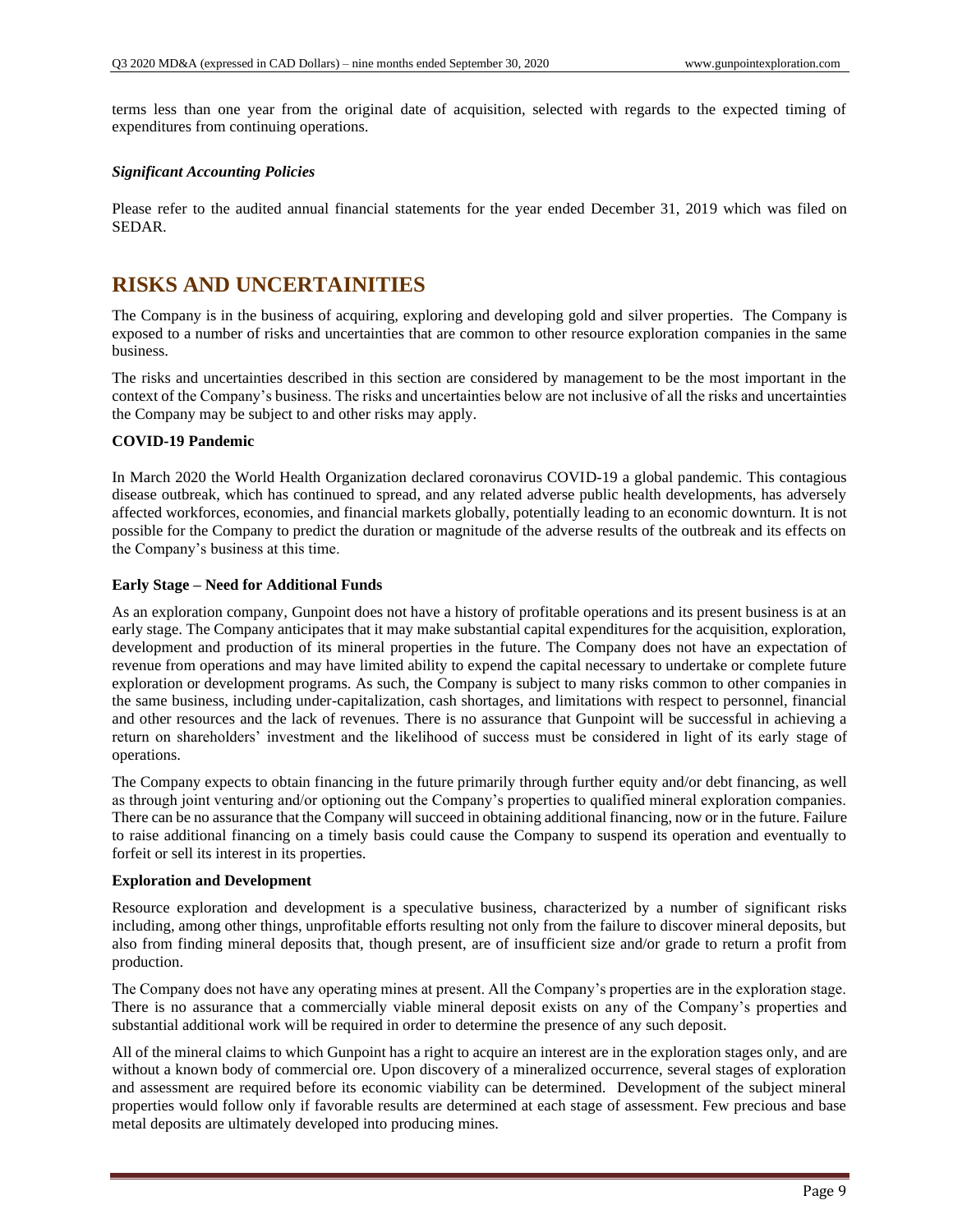There is no assurance that Gunpoint's mineral exploration activities will result in any discoveries of commercial bodies of ore. The long-term profitability of Gunpoint's operations will in part be directly related to the costs and success of its exploration programs, which may be affected by a number of factors.

#### **Operating Hazards and Risks**

Mining operations involve many risks, which even a combination of experience, knowledge and careful evaluation may not be able to overcome.

In the course of exploration, development and production of mineral properties, certain risks, and in particular unexpected or unusual geological operating conditions, including rock bursts, cave-ins, fires, flooding and earthquakes, may occur. Operations in which Gunpoint has a direct or indirect interest will be subject to all the hazards and risks normally incidental to exploration, development and production of mineral deposits, any of which could result in damage to or destruction of mines and other producing facilities, damage to life and property, environmental damage and possible legal liability for any or all damages.

Although Gunpoint maintains liability insurance in an amount which it considers adequate, the nature of these risks is such that liabilities could exceed policy limits, in which event Gunpoint could incur significant costs that could have a materially adverse effect upon its financial conditions.

#### **Supplies, Infrastructure, Weather and Inflation**

Gunpoint's property interests are often located in remote, undeveloped areas and the availability of infrastructure such as surface access, skilled labour, fuel and power at an economic cost cannot be assured. These are integral requirements for exploration, production and development facilities on mineral properties. Power may need to be generated on site.

Due to the partial remoteness of its exploration projects, Gunpoint may be forced to rely on the accessibility of secondary roads and air transport for the supply of goods and services.

#### **Metal Prices**

The mining industry, in general, is intensely competitive and there is no assurance that a profitable market will exist for the sale of metals produced even if commercial quantities of precious and/or base metals are discovered. Factors beyond the control of Gunpoint may affect the marketability of metals discovered. Pricing is affected by numerous factors beyond Gunpoint's control, such as international economic and political trends, global or regional consumption and demand patterns, increased production and smelter availability. There is no assurance that the price of metals recovered from any mineral deposit will be such that they can be mined at a profit.

#### **Title Risks**

Although Gunpoint has exercised the usual due diligence with respect to determining title to properties in which it has a material interest, there is no guarantee that title to such properties will not be challenged or impugned. Gunpoint's mineral property interests may be subject to prior unregistered agreements, or transfers, or indigenous claims, and title may be affected by undetected defects.

#### **Environmental Regulations, Permits and Licenses**

Gunpoint's operations are subject to various laws and regulations in the various jurisdictions in which the Company operates that govern the protection of the environment, exploration, development, production, taxes, labour standards, occupational health, waste disposal, safety and other matters.

Environmental legislation provides restrictions and prohibitions on spills, releases or emissions of various substances produced in association with certain mining industry operations, such as seepage from tailings disposal areas, which would result in environmental pollution. A breach of such legislation may result in imposition of fines and penalties. In addition, certain types of operations require the submission and approval of environmental impact statements. Environmental legislation is evolving in a direction of stricter standards and enforcement, and higher fines and penalties for non-compliance. Environmental assessments of proposed projects carry a heightened degree of responsibility for companies and directors, officers and employees. The cost of compliance with changes in governmental regulations has the potential to reduce the profitability of operations. Gunpoint intends to fully comply with all environmental regulations.

The current operations of Gunpoint require permits from various United States, Mexican, and Guatemalan domestic authorities and such operations are governed by laws and regulations governing prospecting, development, mining,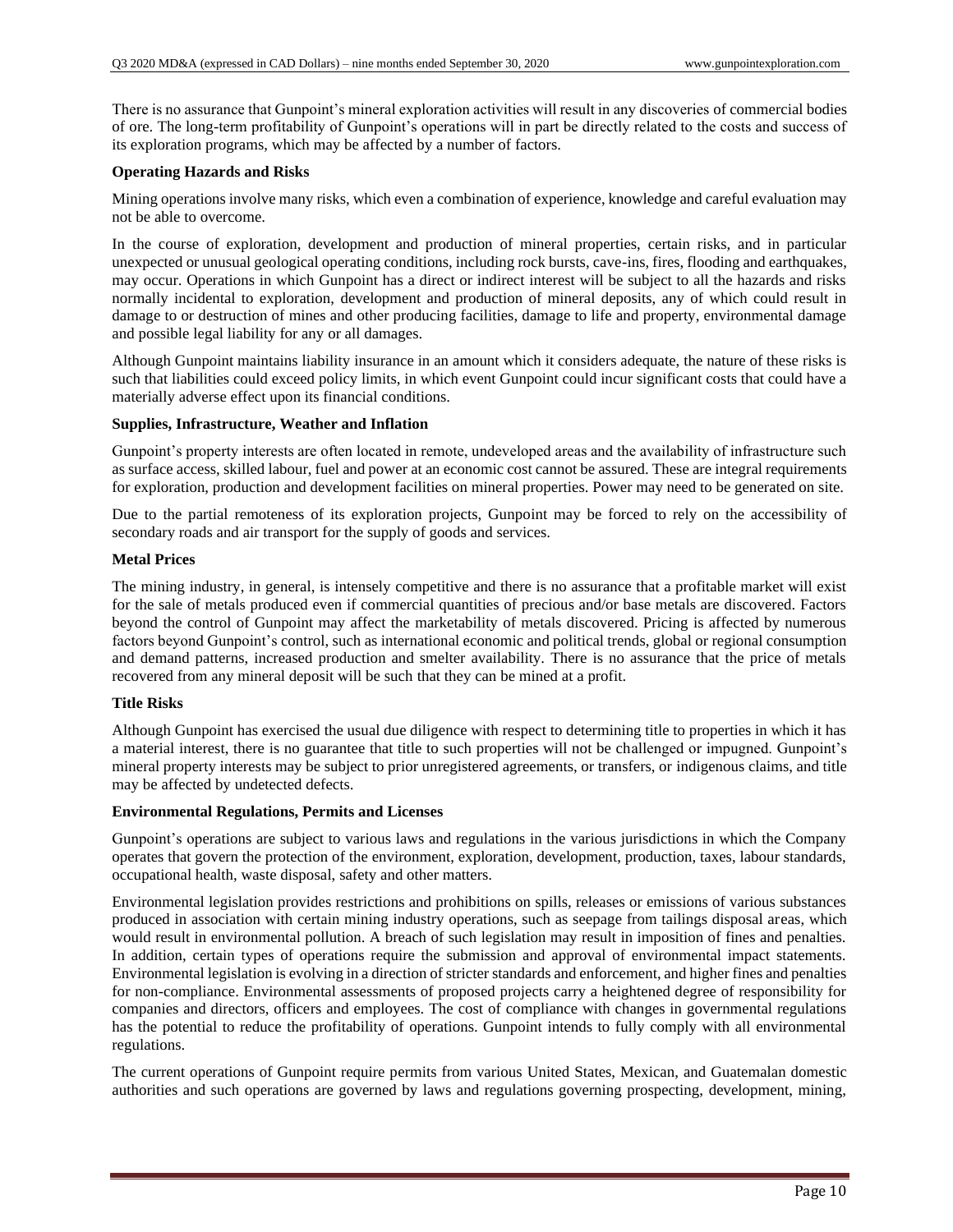production, exports, taxes, labour standards, occupational health, waste disposal, toxic substances, land use, environmental, mine safety and other matters.

Gunpoint believes that it is in substantial compliance with all material laws and regulations which currently apply to its activities. There can be no assurance, however, that all permits which Gunpoint may require for its operations and exploration activities will be obtainable on reasonable terms or on a timely basis or that such laws and regulations would not have an adverse effect on any mining project which the Company might undertake.

#### **Competition and Agreements with Other Parties**

The mining industry is intensely competitive in all its phases, and Gunpoint competes with other companies that have greater financial resources and technical capacity. Competition could adversely affect Gunpoint's ability to acquire suitable properties or prospects in the future.

Gunpoint may, in the future, be unable to meet its share of costs incurred under such agreements to which it is a party and it may have its interest in the properties subject to such agreements reduced as a result. Also, if other parties to such agreements do not meet their share of such costs, Gunpoint may not be able to finance the expenditures required to complete recommended programs.

#### **Economic Conditions**

Unfavourable economic conditions may negatively impact Gunpoint's financial viability. Unfavorable economic conditions could also increase Gunpoint's financing costs, decrease net income or increase net loss, limit access to capital markets and negatively impact any of the availability of credit facilities to the Company.

#### **Dependence on Management**

The Company is very dependent upon the personal efforts and commitment of its existing management. To the extent that management's services would be unavailable for any reason, a disruption to the operations of Gunpoint could result and other persons would be required to manage and operate Gunpoint.

### **FORWARD LOOKING STATEMENTS**

This MD&A contains "forward-looking information" within the meaning of applicable Canadian securities legislation. Such forward-looking statements and information herein include, but are not limited to, statements regarding prospective metal production, timing and expenditures to develop the properties, mineral resources, grades and recoveries, cash costs per ounce, capital and operating expenditures and sustaining capital and the ability to fund mine development. The Company does not intend to, and does not assume any obligation to update such forward-looking statements or information, other than as required by applicable law.

Forward-looking statements or information involve known and unknown risks, uncertainties and other factors that may cause the actual results, level of activity, performance or achievements of the Company and its operations to be materially different from those expressed or implied by such statements. Such factors include, among others: ability to finance mine development, fluctuations in the prices of metals, fluctuations in the currency markets (particularly the Mexican peso, Canadian dollar and U.S. dollar); changes in national and local governments, legislation, taxation, controls, regulations and political or economic developments in Canada, the United States and Mexico; operating or technical difficulties in mineral exploration, development and mining activities; risks and hazards of mineral exploration, development and mining (including environmental hazards, industrial accidents, unusual or unexpected geological conditions, pressures, cave-ins and flooding); inadequate insurance, or inability to obtain insurance; availability of and costs associated with mining inputs and labour; the speculative nature of mineral exploration and development, diminishing quantities or grades of mineral reserves as properties are mined; risks in obtaining necessary licenses and permits, and challenges to the Company's title to properties.

Although the Company has attempted to identify important factors that could cause actual results to differ materially from those contained in forward-looking statements or information, there may be other factors that cause results to be materially different from those anticipated, described, estimated, assessed or intended. There can be no assurance that any forward-looking statements or information will prove to be accurate as actual results and future events could differ materially from those anticipated in such statements or information. Accordingly, readers should not place undue reliance on forward-looking statements or information.